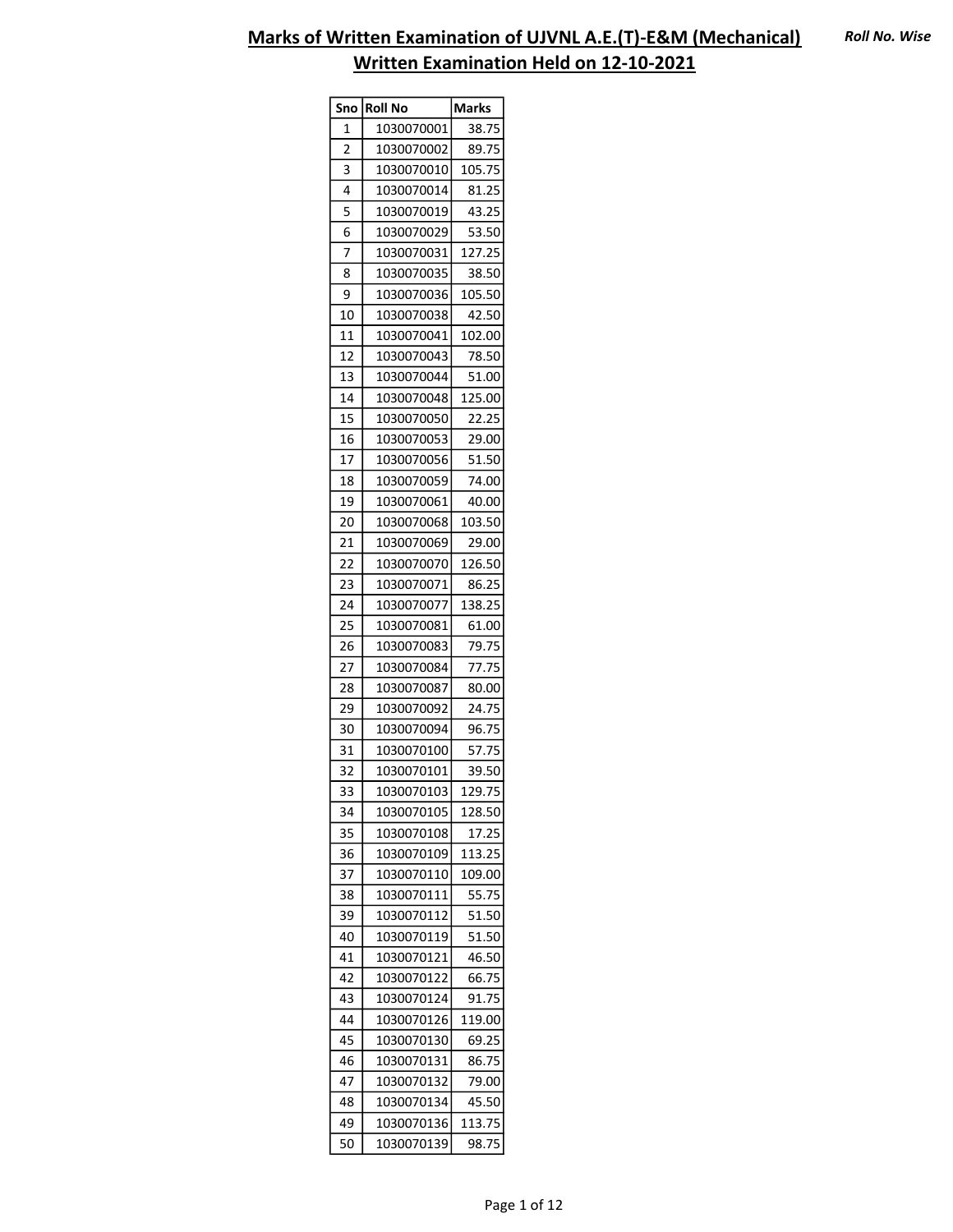| Sno | <b>Roll No</b> | <b>Marks</b> |
|-----|----------------|--------------|
| 51  | 1030070140     | 42.50        |
| 52  | 1030070141     | 64.25        |
| 53  | 1030070148     | 35.25        |
| 54  | 1030070149     | 10.00        |
| 55  | 1030070150     | 56.25        |
| 56  | 1030070151     | 31.75        |
| 57  | 1030070153     | 124.50       |
| 58  | 1030070157     | 122.00       |
| 59  | 1030070158     | 49.50        |
| 60  | 1030070159     | 112.50       |
| 61  | 1030070160     | 42.00        |
| 62  | 1030070161     | 133.75       |
| 63  | 1030070163     | 30.50        |
| 64  | 1030070164     | 97.75        |
| 65  | 1030070167     | 102.25       |
| 66  | 1030070170     | 119.25       |
| 67  | 1030070172     | 91.25        |
| 68  | 1030070175     | 47.00        |
| 69  | 1030070178     | 43.25        |
| 70  | 1030070179     | 105.25       |
| 71  | 1030070180     | 41.25        |
| 72  | 1030070183     | 38.25        |
| 73  | 1030070186     | 115.50       |
| 74  | 1030070187     | 39.50        |
| 75  | 1030070188     | 70.25        |
| 76  | 1030070189     | 127.25       |
| 77  | 1030070190     | 72.50        |
| 78  | 1030070191     | 87.75        |
| 79  | 1030070194     | 71.00        |
| 80  | 1030070196     | 122.50       |
| 81  | 1030070198     | 91.50        |
| 82  | 1030070200     | 66.75        |
| 83  | 1030070202     | 32.25        |
| 84  | 1030070203     | 137.50       |
| 85  | 1030070204     | 43.50        |
| 86  | 1030070205     | 80.25        |
| 87  | 1030070210     | 110.50       |
| 88  | 1030070211     | 104.75       |
| 89  | 1030070215     | 113.75       |
| 90  | 1030070216     | 49.00        |
| 91  | 1030070217     | 69.75        |
| 92  | 1030070219     | 85.75        |
| 93  | 1030070222     | 101.50       |
| 94  | 1030070224     | 136.00       |
| 95  | 1030070226     | 76.00        |
| 96  | 1030070227     | 87.00        |
| 97  | 1030070229     | 96.00        |
| 98  | 1030070231     | 95.00        |
| 99  | 1030070234     | 123.00       |
| 100 | 1030070235     | 74.00        |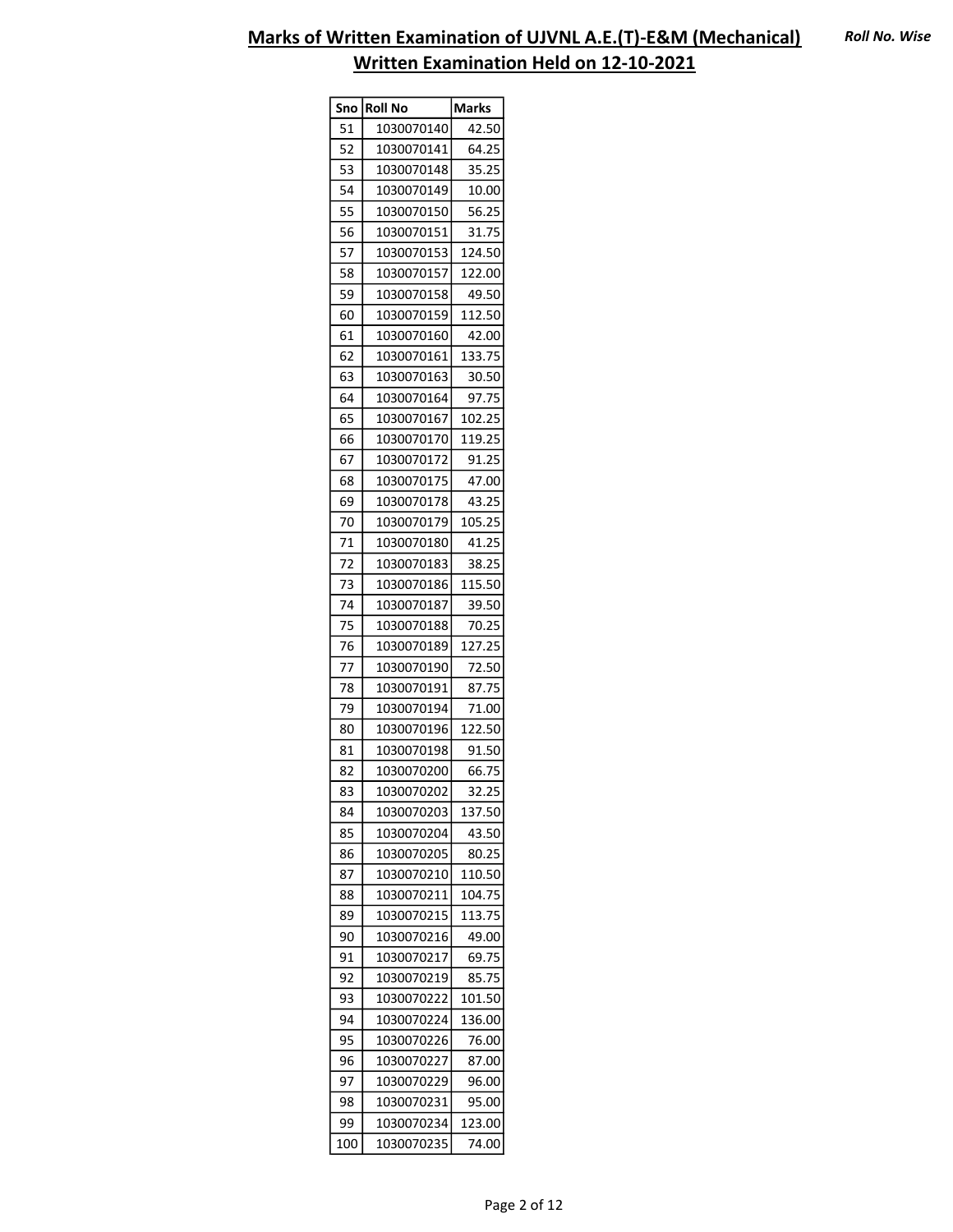|     | Sno Roll No | <b>Marks</b> |
|-----|-------------|--------------|
| 101 | 1030070237  | 126.00       |
| 102 | 1030070239  | 96.50        |
| 103 | 1030070240  | 36.75        |
| 104 | 1030070246  | 121.25       |
| 105 | 1030070247  | 40.25        |
| 106 | 1030070248  | 52.25        |
| 107 | 1030070250  | 73.50        |
| 108 | 1030070252  | 94.00        |
| 109 | 1030070253  | 13.00        |
| 110 | 1030070255  | 26.25        |
| 111 | 1030070257  | 35.75        |
| 112 | 1030070258  | 123.25       |
| 113 | 1030070260  | 66.50        |
| 114 | 1030070261  | 55.50        |
| 115 | 1030070263  | 136.25       |
| 116 | 1030070264  | 44.00        |
| 117 | 1030070269  | 50.75        |
| 118 | 1030070271  | 78.50        |
| 119 | 1030070272  | 135.75       |
| 120 | 1030070274  | 51.50        |
| 121 | 1030070276  | 35.25        |
| 122 | 1030070277  | 89.25        |
| 123 | 1030070278  | 104.25       |
| 124 | 1030070280  | 8.75         |
| 125 | 1030070281  | 61.75        |
| 126 | 1030070284  | 105.75       |
| 127 | 1030070285  | 78.00        |
| 128 | 1030070286  | 139.25       |
| 129 | 1030070287  | 39.00        |
| 130 | 1030070292  | 97.00        |
| 131 | 1030070294  | 73.50        |
| 132 | 1030070295  | 111.50       |
| 133 | 1030070298  | 40.75        |
| 134 | 1030070299  | 138.50       |
| 135 | 1030070301  | 39.75        |
| 136 | 1030070302  | 76.00        |
| 137 | 1030070303  | 80.75        |
| 138 | 1030070304  | 71.75        |
| 139 | 1030070305  | 87.50        |
| 140 | 1030070307  | 61.00        |
| 141 | 1030070312  | 55.25        |
| 142 | 1030070314  | 107.25       |
| 143 | 1030070315  | 70.75        |
| 144 | 1030070317  | 91.50        |
| 145 | 1030070320  | 68.75        |
| 146 | 1030070321  | 3.50         |
| 147 | 1030070322  | 53.25        |
| 148 | 1030070324  | 43.00        |
| 149 | 1030070325  | 26.50        |
| 150 | 1030070329  | 89.75        |
|     |             |              |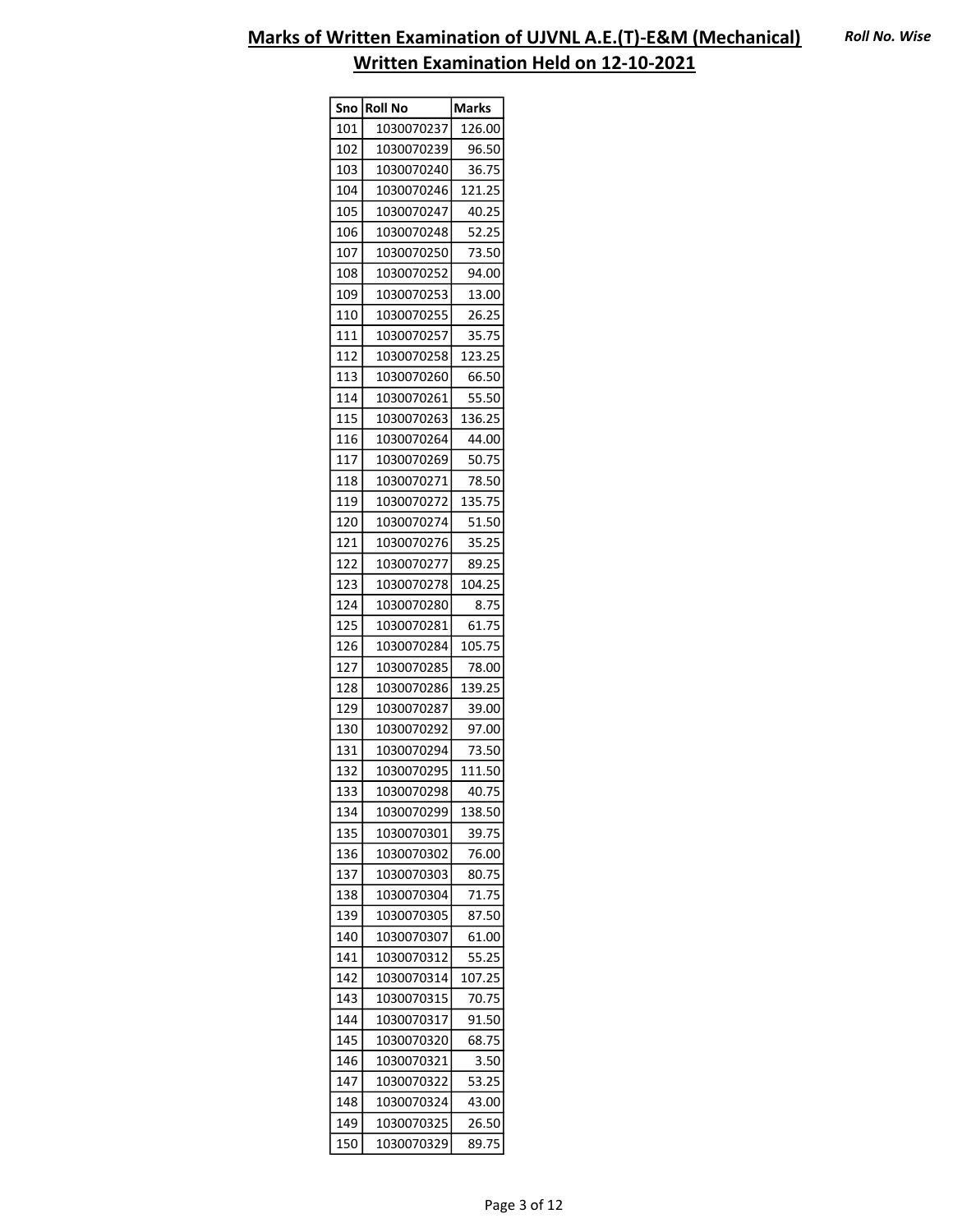| Sno l      | <b>Roll No</b>           | <b>Marks</b> |
|------------|--------------------------|--------------|
| 151        | 1030070330               | 39.50        |
| 152        | 1030070332               | 62.50        |
| 153        | 1030070336               | 81.00        |
| 154        | 1030070338               | 76.25        |
| 155        | 1030070339               | 33.75        |
| 156        | 1030070341               | 71.75        |
| 157        | 1030070344               | 104.00       |
| 158        | 1030070346               | 138.75       |
| 159        | 1030070347               | 29.50        |
| 160        | 1030070348               | 47.75        |
| 161        | 1030070361               | 28.75        |
| 162        | 1030070364               | 82.00        |
| 163        | 1030070373               | 125.25       |
| 164        | 1030070374               | 37.50        |
| 165        | 1030070375               | 101.75       |
| 166        | 1030070376               | 99.50        |
| 167        | 1030070377               | 115.75       |
| 168        | 1030070378               | 46.25        |
| 169        | 1030070379               | 91.25        |
| 170        | 1030070380               | 145.00       |
| 171        | 1030070383               | 116.50       |
| 172        | 1030070384               | 53.50        |
| 173        | 1030070385               | 107.75       |
| 174        | 1030070393               | 98.00        |
|            |                          | 143.00       |
| 175<br>176 | 1030070396               | 44.25        |
| 177        | 1030070400               |              |
|            | 1040070002               | 42.00        |
| 178        | 1040070004               | 34.75        |
| 179        | 1040070006               | 105.75       |
| 180<br>181 | 1040070007<br>1040070009 | 109.75       |
|            |                          | 105.00       |
| 182        | 1040070012               | 33.50        |
| 183        | 1040070016               | 42.00        |
| 184        | 1040070019               | 74.50        |
| 185        | 1040070024               | 75.00        |
| 186        | 1040070025               | 112.75       |
| 187        | 1040070026               | 129.75       |
| 188        | 1040070028               | 124.25       |
| 189        | 1040070029               | 68.25        |
| 190        | 1040070030               | 30.50        |
| 191        | 1040070032               | 36.00        |
| 192        | 1040070035               | 74.00        |
| 193        | 1040070036               | 36.25        |
| 194        | 1040070039               | 29.50        |
| 195        | 1040070040               | 54.75        |
| 196        | 1040070042               | 67.00        |
| 197        | 1040070043               | 79.25        |
| 198        | 1040070045               | 134.00       |
| 199        | 1040070049               | 46.75        |
| 200        | 1040070050               | 107.75       |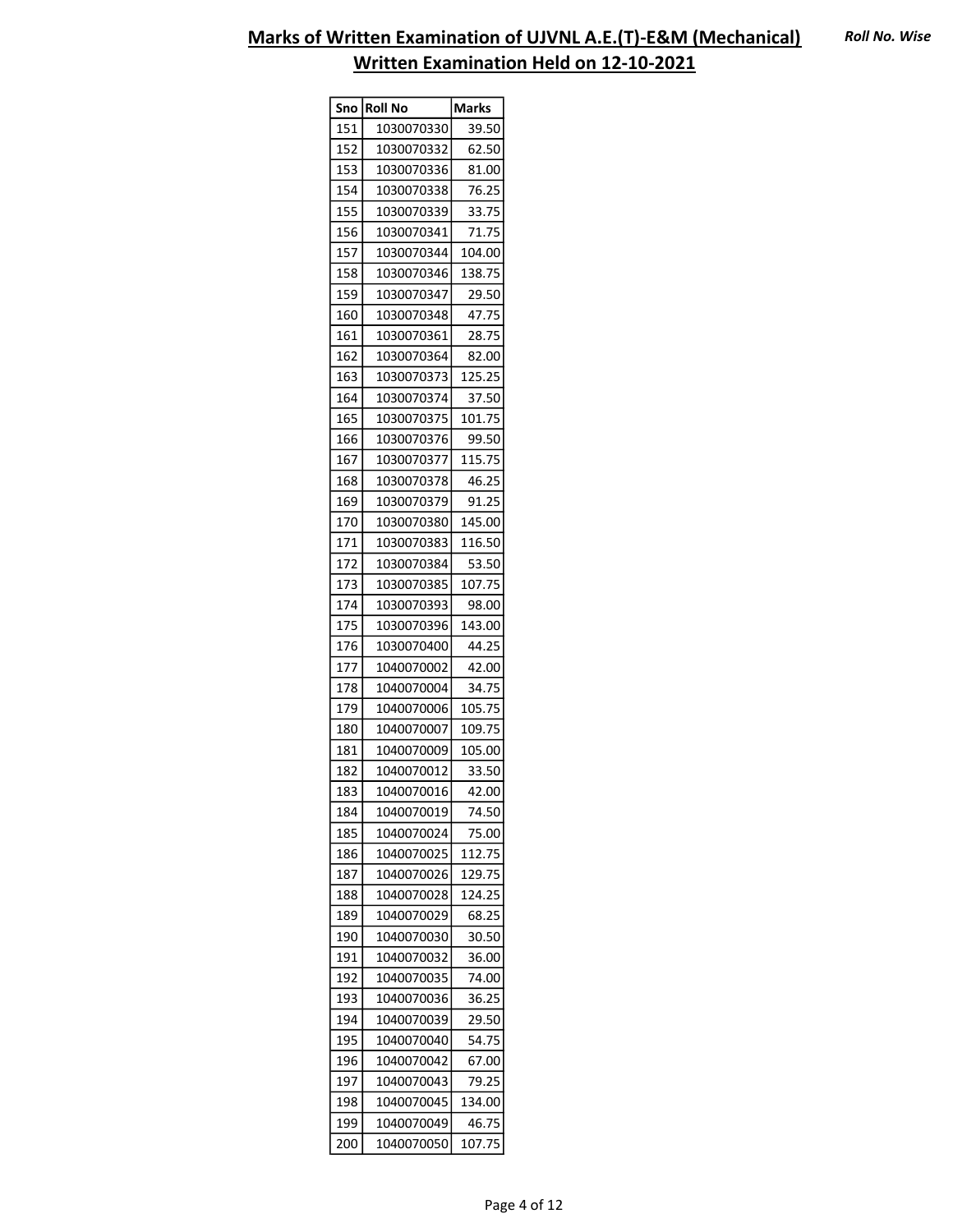| Sno | <b>Roll No</b> | <b>Marks</b> |
|-----|----------------|--------------|
| 201 | 1040070052     | 70.50        |
| 202 | 1040070053     | 36.00        |
| 203 | 1040070056     | 66.50        |
| 204 | 1040070058     | 105.75       |
| 205 | 1040070060     | 88.00        |
| 206 | 1040070062     | 77.25        |
| 207 | 1040070064     | 132.00       |
| 208 | 1040070065     | 45.00        |
| 209 | 1040070068     | 91.25        |
| 210 | 1040070071     | 68.75        |
| 211 | 1040070072     | 112.50       |
| 212 | 1040070073     | 95.25        |
| 213 | 1040070074     | 51.75        |
| 214 | 1040070076     | 107.25       |
| 215 | 1040070078     | 54.75        |
| 216 | 1040070079     | 70.00        |
| 217 | 1040070083     | 53.00        |
| 218 | 1040070085     | 42.75        |
| 219 | 1040070086     | 27.00        |
| 220 | 1040070088     | 90.75        |
| 221 | 1040070091     | 105.50       |
| 222 | 1040070093     | 70.50        |
|     |                |              |
| 223 | 1040070094     | 87.00        |
| 224 | 1040070095     | 40.00        |
| 225 | 1040070096     | 60.00        |
| 226 | 1040070100     | 110.50       |
| 227 | 1040070102     | 83.00        |
| 228 | 1040070103     | 34.25        |
| 229 | 1040070106     | 64.75        |
| 230 | 1040070107     | 45.50        |
| 231 | 1040070108     | 57.25        |
| 232 | 1040070109     | 76.00        |
| 233 | 1040070110     | 42.25        |
| 234 | 1040070113     | 105.00       |
| 235 | 1040070117     | 48.75        |
| 236 | 1040070119     | 87.50        |
| 237 | 1040070122     | 58.25        |
| 238 | 1040070124     | 107.25       |
| 239 | 1040070128     | 41.50        |
| 240 | 1040070129     | 28.50        |
| 241 | 1040070131     | 64.00        |
| 242 | 1040070134     | 135.00       |
| 243 | 1040070136     | 83.50        |
| 244 | 1040070137     | 118.75       |
| 245 | 1040070142     | 70.00        |
| 246 | 1040070144     | 113.75       |
| 247 | 1040070148     | 129.75       |
| 248 | 1040070151     | 90.50        |
| 249 | 1040070154     | 53.75        |
| 250 | 1040070156     | 114.25       |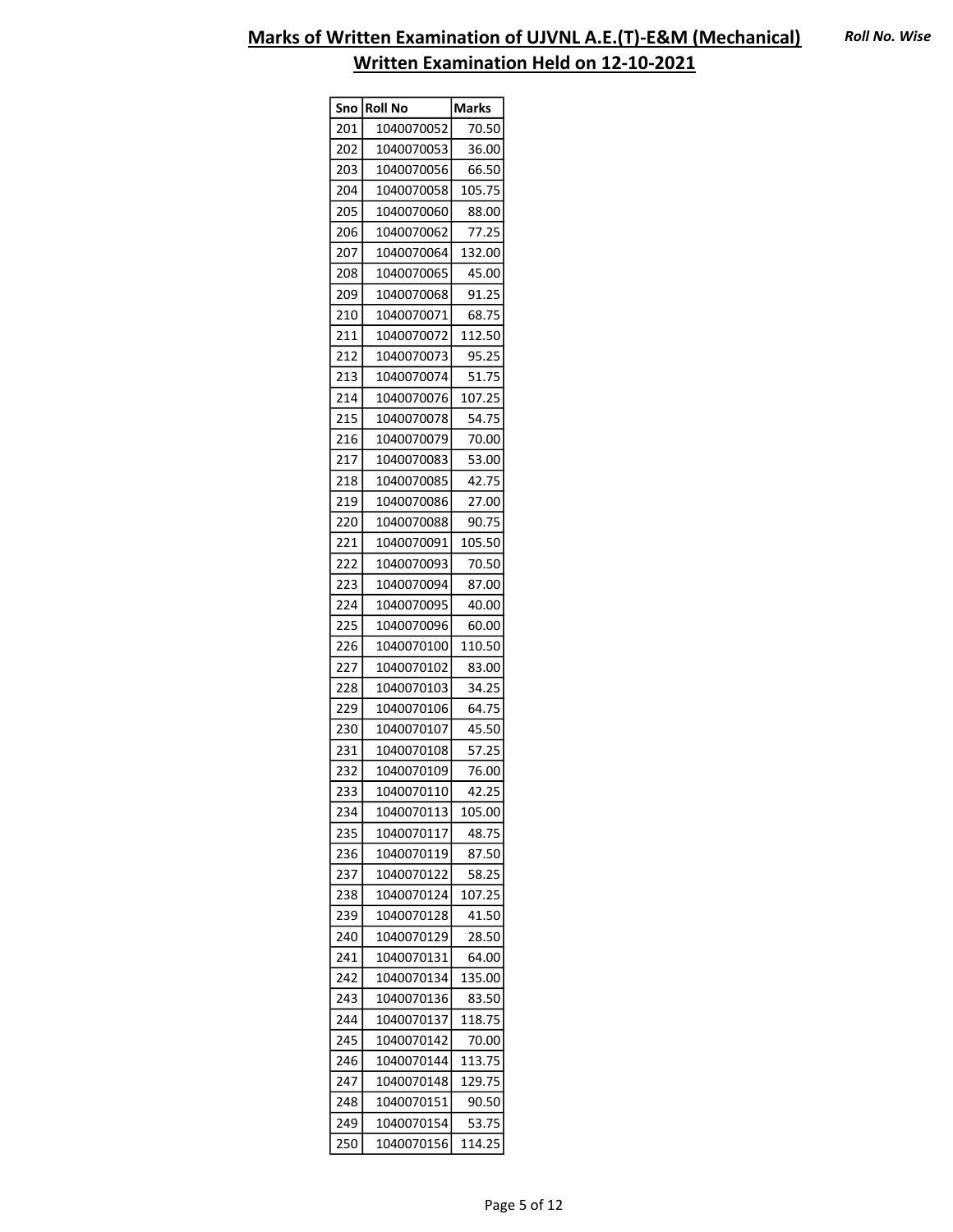|     | Sno Roll No | <b>Marks</b> |
|-----|-------------|--------------|
| 251 | 1040070157  | 61.25        |
| 252 | 1040070160  | 98.25        |
| 253 | 1040070163  | 96.00        |
| 254 | 1040070165  | 53.25        |
| 255 | 1040070166  | 105.75       |
| 256 | 1040070168  | 143.75       |
| 257 | 1040070170  | 37.25        |
| 258 | 1040070171  | 107.00       |
| 259 | 1040070173  | 62.25        |
| 260 | 1040070179  | 113.50       |
| 261 | 1040070180  | 35.75        |
| 262 | 1040070181  | 94.25        |
| 263 | 1040070182  | 45.00        |
| 264 | 1040070183  | 146.50       |
| 265 | 1040070186  | 67.75        |
| 266 | 1040070190  | 33.50        |
| 267 | 1040070191  | 53.50        |
| 268 | 1040070197  | 116.25       |
| 269 | 1040070198  | 113.00       |
| 270 | 1040070201  | 68.75        |
| 271 | 1040070202  | 99.00        |
| 272 | 1040070206  | 97.75        |
| 273 | 1040070207  | 139.25       |
| 274 | 1040070212  | 72.50        |
| 275 | 1040070213  | 60.25        |
| 276 | 1040070214  | 121.25       |
| 277 | 2020070002  | 91.50        |
| 278 | 2020070004  | 41.25        |
| 279 | 2020070005  | 107.25       |
| 280 | 2020070008  | 89.50        |
| 281 | 2020070009  | 19.00        |
| 282 | 2020070010  | 20.75        |
|     |             |              |
| 283 | 2020070011  | 118.75       |
| 284 | 2020070012  | 73.25        |
| 285 | 2020070015  | 98.25        |
| 286 | 2020070018  | 97.25        |
| 287 | 2020070021  | 55.50        |
| 288 | 2020070023  | 34.25        |
| 289 | 2020070025  | 92.50        |
| 290 | 2020070026  | 116.00       |
| 291 | 2020070027  | 136.25       |
| 292 | 2020070029  | 136.00       |
| 293 | 2020070030  | 63.00        |
| 294 | 2020070035  | 43.25        |
| 295 | 2020070038  | 68.25        |
| 296 | 2020070039  | 73.75        |
| 297 | 2020070051  | 129.75       |
| 298 | 2020070052  | 64.00        |
| 299 | 2020070053  | 76.25        |
| 300 | 2020070054  | 93.00        |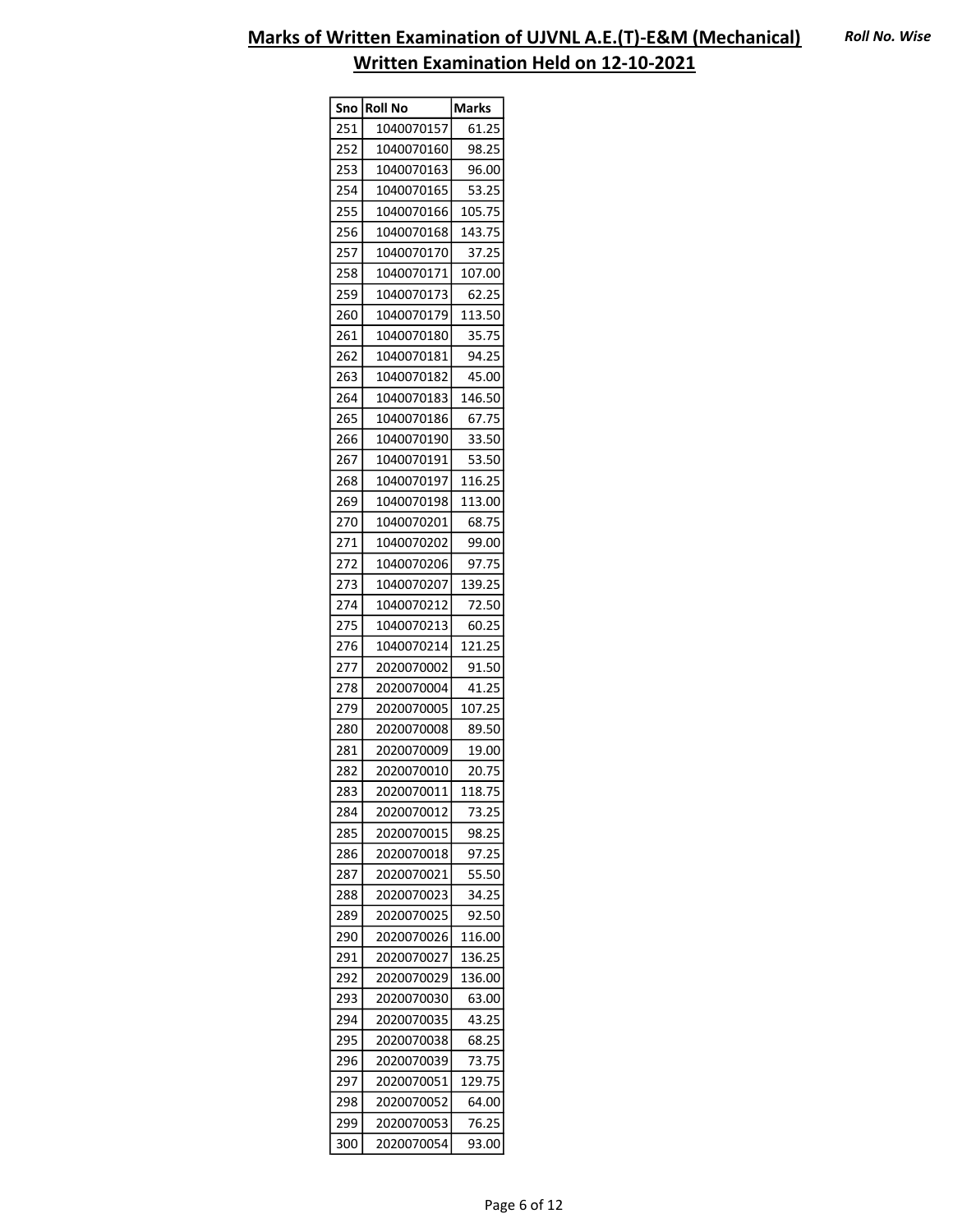| Sno | Roll No    | <b>Marks</b> |
|-----|------------|--------------|
| 301 | 2020070064 | 58.25        |
| 302 | 2020070065 | 124.75       |
| 303 | 2020070067 | 42.25        |
| 304 | 2020070069 | 16.00        |
| 305 | 2020070072 | 30.25        |
| 306 | 2020070074 | 36.75        |
| 307 | 2020070075 | 74.50        |
| 308 | 2020070076 | 86.75        |
| 309 | 2020070077 | 71.50        |
| 310 | 2020070080 | 47.50        |
| 311 | 2020070083 | 97.75        |
| 312 | 2020070089 | 27.75        |
| 313 | 2020070092 | 127.25       |
| 314 | 2020070093 | 83.25        |
| 315 | 2020070095 | 94.75        |
| 316 | 2020070097 | 124.00       |
| 317 | 2020070098 | 131.50       |
| 318 | 2020070101 | 64.75        |
| 319 | 2020070102 | 21.25        |
| 320 | 2020070104 | 114.25       |
| 321 | 2020070106 | 89.50        |
| 322 | 2020070109 | 56.50        |
| 323 | 2020070114 | 96.50        |
| 324 | 2020070116 | 49.75        |
| 325 | 2020070117 | 34.50        |
| 326 | 2020070122 | 70.25        |
| 327 | 2020070124 | 59.50        |
| 328 | 2020070128 | 114.00       |
| 329 | 2020070129 | 30.75        |
| 330 | 2020070131 | 53.50        |
| 331 | 2020070134 | 23.00        |
| 332 | 2020070136 | 119.50       |
| 333 | 2020070140 | 44.75        |
| 334 | 2020070151 | 128.25       |
| 335 | 2020070152 | 91.25        |
| 336 | 2020070153 | 125.25       |
| 337 | 2020070158 | 107.50       |
| 338 | 2020070159 | 28.75        |
| 339 | 2020070161 | 82.25        |
| 340 | 2020070162 | 57.50        |
| 341 | 2020070172 | 128.00       |
| 342 | 2020070175 | 53.50        |
| 343 | 2020070176 | 133.25       |
| 344 | 2020070179 | 108.00       |
| 345 | 2020070180 | 80.75        |
| 346 | 2020070181 | 80.50        |
| 347 | 2020070183 | 22.00        |
| 348 | 2020070185 | 79.25        |
| 349 | 2020070187 | 4.00         |
| 350 | 2020070188 | 107.25       |
|     |            |              |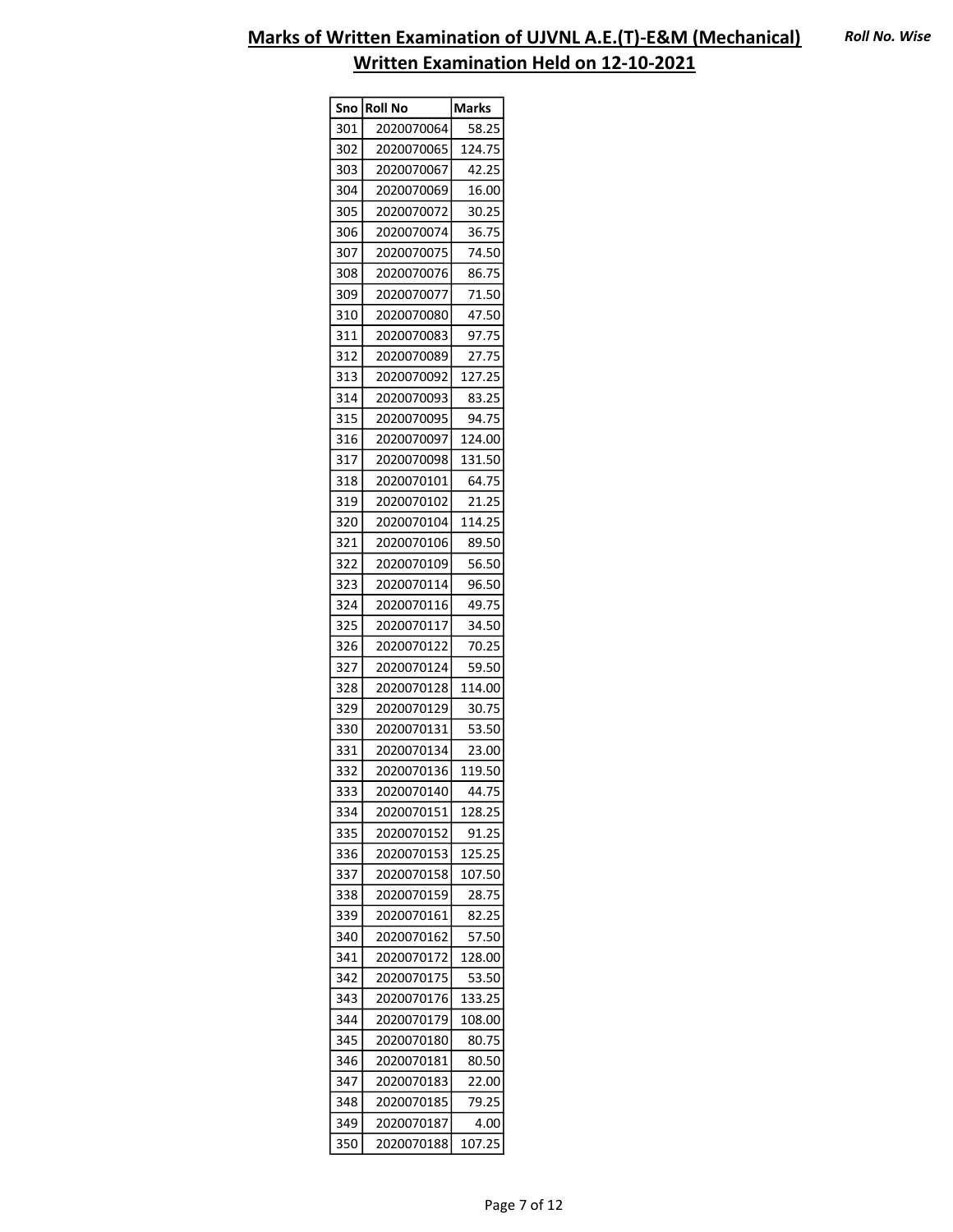| Sno | Roll No    | Marks  |
|-----|------------|--------|
| 351 | 2020070192 | 83.75  |
| 352 | 2020070193 | 24.75  |
| 353 | 2020070195 | 139.25 |
| 354 | 2020070196 | 142.50 |
| 355 | 2020070197 | 86.75  |
| 356 | 2020070199 | 131.75 |
| 357 | 2020070201 | 106.50 |
| 358 | 2020070202 | 119.50 |
| 359 | 2020070203 | 110.75 |
| 360 | 2020070205 | 39.75  |
| 361 | 2020070206 | 147.75 |
| 362 | 2020070209 | 84.50  |
| 363 | 2020070211 | 135.25 |
| 364 | 2020070215 | 105.00 |
| 365 | 2020070216 | 42.75  |
| 366 | 2020070219 | 106.25 |
| 367 | 2020070226 | 81.50  |
| 368 | 2020070227 | 130.50 |
| 369 | 2020070231 | 40.25  |
| 370 | 2020070235 | 35.50  |
| 371 | 2020070237 | 90.50  |
| 372 | 2020070239 | 36.25  |
| 373 |            | 13.50  |
|     | 2020070240 |        |
| 374 | 2020070241 | 134.50 |
| 375 | 2020070243 | 84.00  |
| 376 | 2020070247 | 114.25 |
| 377 | 2020070248 | 104.25 |
| 378 | 2020070256 | 49.50  |
| 379 | 2020070268 | 45.25  |
| 380 | 2020070269 | 127.25 |
| 381 | 2020070270 | 105.75 |
| 382 | 2020070271 | 133.25 |
| 383 | 2020070272 | 90.75  |
| 384 | 2020070276 | 111.75 |
| 385 | 2020070277 | 107.50 |
| 386 | 2020070279 | 53.50  |
| 387 | 2020070281 | 41.00  |
| 388 | 2020070284 | 135.25 |
| 389 | 2020070289 | 99.50  |
| 390 | 2020070295 | 17.00  |
| 391 | 2020070296 | 51.75  |
| 392 | 2020070297 | 22.75  |
| 393 | 2020070299 | 93.50  |
| 394 | 2020070301 | 38.50  |
| 395 | 2020070303 | 126.00 |
| 396 | 2020070304 | 33.50  |
| 397 | 2020070310 | 37.75  |
| 398 | 2020070311 | 61.50  |
| 399 | 2020070314 | 29.25  |
| 400 | 2020070317 | 93.75  |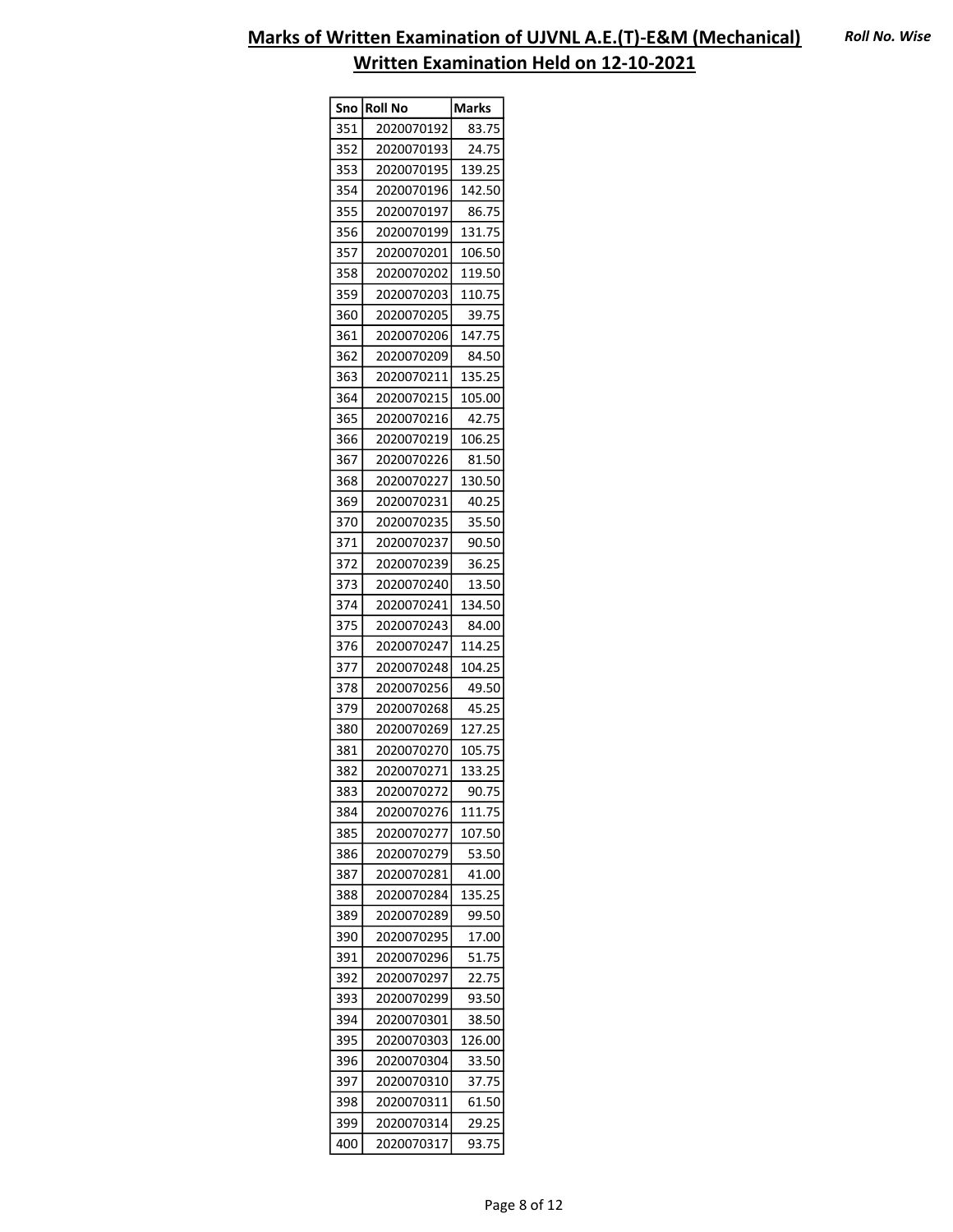|     | Sno  Roll No | Marks            |
|-----|--------------|------------------|
| 401 | 2020070318   | 119.75           |
| 402 | 2020070325   | 108.50           |
| 403 | 2020070328   | 41.50            |
| 404 | 2020070330   | 108.00           |
| 405 | 2020070336   | 89.00            |
| 406 | 2020070341   | 125.25           |
| 407 | 2020070343   | 108.25           |
| 408 | 2020070344   | 105.50           |
| 409 | 2020070347   | 105.25           |
| 410 | 2020070349   | 13.00            |
| 411 | 2020070350   | 100.50           |
| 412 | 2020070351   | 44.25            |
| 413 | 2020070354   | 128.00           |
| 414 | 2020070355   | 118.50           |
| 415 | 2020070358   | 29.75            |
| 416 | 2020070359   | 88.25            |
| 417 | 2020070366   | 36.25            |
| 418 | 2020070373   | 73.50            |
| 419 | 2020070377   | 43.00            |
| 420 | 2020070380   |                  |
|     |              | 131.00<br>105.75 |
| 421 | 2020070383   |                  |
| 422 | 2020070384   | 63.75            |
| 423 | 2020070389   | 122.25           |
| 424 | 2020070390   | 39.75            |
| 425 | 2020070391   | 103.75           |
| 426 | 2020070394   | 131.50           |
| 427 | 2020070396   | 86.25            |
| 428 | 2020070400   | 131.00           |
| 429 | 2020070401   | 129.25           |
| 430 | 2020070402   | 96.00            |
| 431 | 2020070405   | 59.75            |
| 432 | 2020070406   | 110.00           |
| 433 | 2020070407   | 37.75            |
| 434 | 2020070410   | 22.25            |
| 435 | 2020070414   | 46.75            |
| 436 | 2020070418   | 83.00            |
| 437 | 2020070419   | 48.50            |
| 438 | 2020070425   | 45.00            |
| 439 | 3010070255   | 84.25            |
| 440 | 3010070256   | 47.25            |
| 441 | 3010070258   | 56.00            |
| 442 | 3010070260   | 138.75           |
| 443 | 3010070263   | 28.00            |
| 444 | 3010070265   | 57.00            |
| 445 | 3010070268   | 65.50            |
| 446 | 3010070278   | 101.50           |
| 447 | 3010070279   | 88.50            |
| 448 | 3010070282   | 119.75           |
| 449 | 3010070288   | 99.75            |
| 450 | 3010070289   | 35.75            |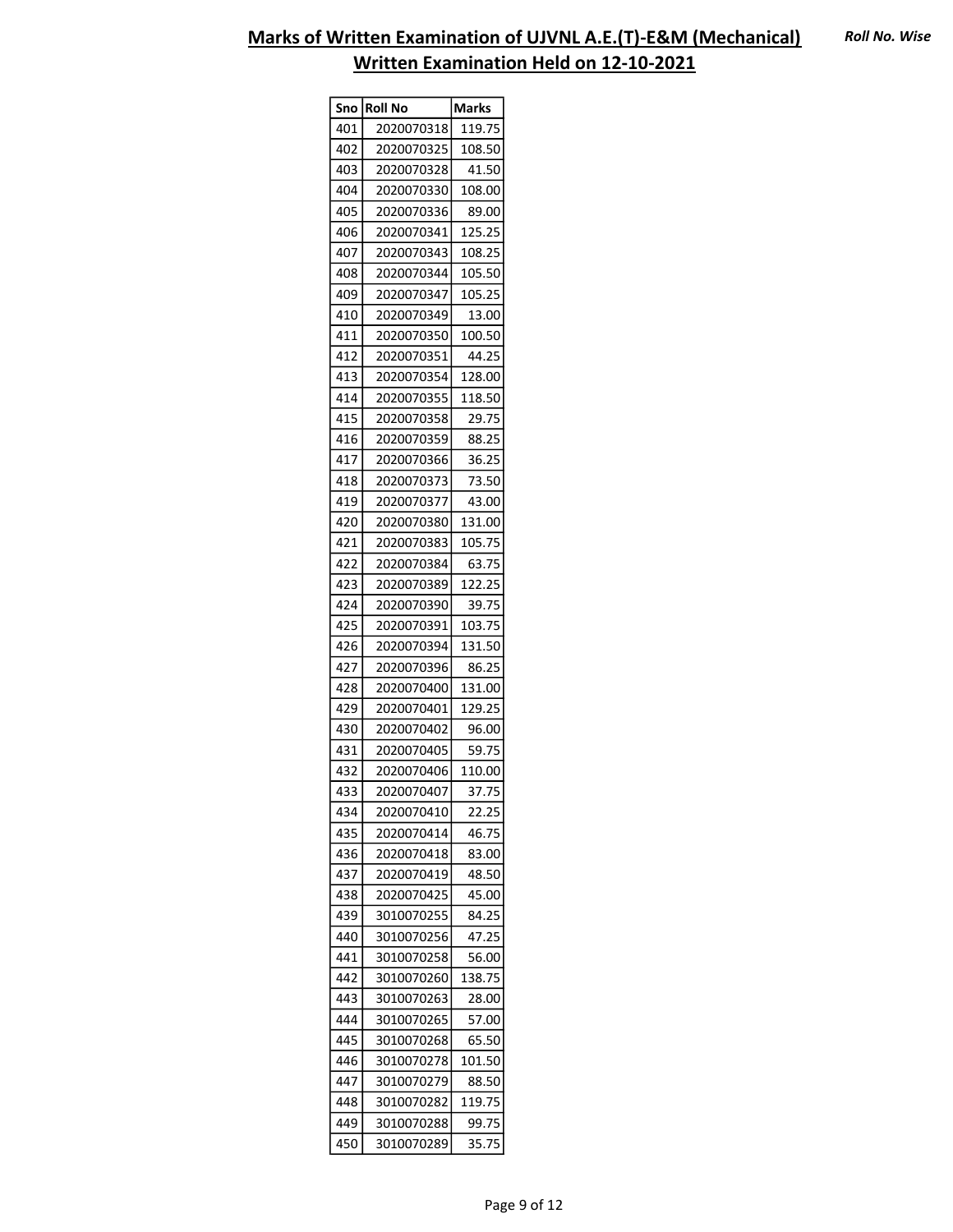| Sno l | Roll No    | <b>Marks</b> |
|-------|------------|--------------|
| 451   | 3010070293 | 31.75        |
| 452   | 3010070295 | 134.75       |
| 453   | 3010070297 | 112.25       |
| 454   | 3010070300 | 24.50        |
| 455   | 3010070301 | 39.75        |
| 456   | 3010070302 | 138.25       |
| 457   | 3010070307 | 34.00        |
| 458   | 3010070308 | 18.00        |
| 459   | 3010070309 | 42.50        |
| 460   | 3010070310 | 33.75        |
| 461   | 3010070311 | 122.25       |
| 462   | 3010070313 | 133.25       |
| 463   | 3010070314 | 89.00        |
| 464   | 3010070317 | 120.00       |
| 465   | 3010070321 | 82.75        |
| 466   | 3010070324 | 99.75        |
| 467   | 3010070329 | 6.25         |
| 468   | 3010070330 | 50.00        |
| 469   | 3010070332 | 19.25        |
| 470   | 3010070336 | 24.75        |
| 471   | 3010070339 | 128.00       |
| 472   | 3010070342 | 173.50       |
| 473   | 3010070345 | 13.00        |
| 474   | 3010070349 | 77.00        |
| 475   | 3010070350 | 110.25       |
| 476   | 3010070351 | 29.00        |
| 477   | 3010070352 | 78.25        |
| 478   | 3010070357 | 106.25       |
| 479   | 3010070359 | 22.75        |
| 480   | 3010070360 | 123.50       |
| 481   | 3010070361 | 121.00       |
| 482   | 3010070364 | 44.50        |
| 483   | 3010070366 | 119.25       |
| 484   | 3010070367 | 17.00        |
| 485   | 3010070368 | 143.50       |
| 486   | 3010070371 | 18.25        |
| 487   | 3010070372 | 53.50        |
| 488   | 3010070373 | 85.00        |
| 489   | 3010070381 | 73.50        |
| 490   | 3010070385 | 103.75       |
| 491   | 3010070388 | 101.00       |
| 492   | 3010070391 | 110.25       |
| 493   | 3010070392 | 48.00        |
| 494   | 3010070394 | 26.50        |
| 495   | 3010070398 | 61.75        |
| 496   | 3010070400 | 108.00       |
| 497   | 3010070401 | 102.50       |
| 498   | 3010070402 | 114.75       |
| 499   | 3010070403 | 64.25        |
| 500   | 3010070404 | 115.50       |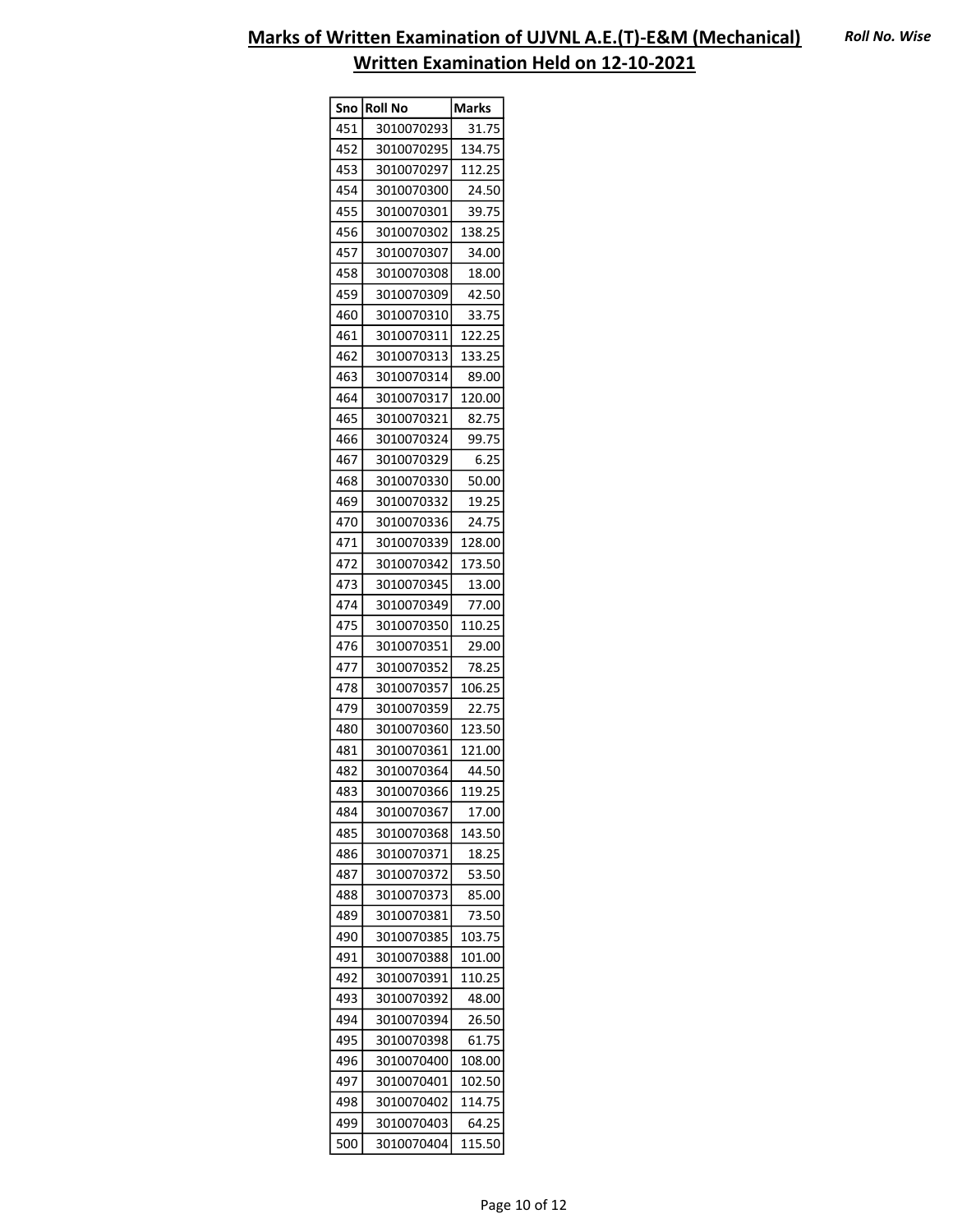|            | Sno   Roll No            | Marks            |
|------------|--------------------------|------------------|
| 501        | 3010070405               | 118.00           |
| 502        | 3010070408               | 22.50            |
| 503        | 3010070409               | 68.00            |
| 504        | 3010070410               | 73.00            |
| 505        | 3010070412               | 90.25            |
| 506        | 3010070415               | 88.25            |
| 507        | 3010070417               | 97.00            |
| 508        | 3010070420               | 69.50            |
| 509        | 3010070421               | 126.25           |
| 510        | 3010070425               | 61.50            |
| 511        | 3010070426               | 118.00           |
| 512        | 3010070427               | 64.75            |
| 513        | 3010070428               | 117.25           |
| 514        | 3010070430               | 118.25           |
| 515        | 3010070431               | 138.25           |
| 516        | 3010070432               | 142.75           |
| 517        | 3010070433               | 29.50            |
| 518        | 3010070434               | 114.25           |
| 519        | 3010070435               | 132.25           |
| 520        | 3010070437               | 73.50            |
| 521        | 3010070442               | 71.75            |
| 522        | 3010070443               | 105.00           |
| 523        | 3010070444               | 46.25            |
| 524        | 3010070448               | 91.25            |
| 525        | 3010070449               | 54.00            |
| 526        | 3010070450               | 137.00           |
| 527        | 3010070451               | 120.75           |
| 528        | 3010070453               | 66.50            |
| 529        | 3010070455               | 83.75            |
| 530        | 3010070457               | 100.00           |
| 531        | 3010070460               | 121.75           |
| 532        | 3010070461               | 107.25           |
| 533        | 3010070464               | 98.25            |
| 534        | 3010070466               | 42.25            |
| 535        | 3010070467               | 48.50            |
| 536        | 3010070471               | 29.50            |
| 537        | 3010070472               | 46.50            |
| 538        | 3010070473               | 42.50            |
| 539        | 3010070476               | 88.75            |
| 540        | 3010070479               |                  |
| 541        | 3010070482               | 114.00<br>130.50 |
|            |                          | 104.00           |
| 542<br>543 | 3010070483               |                  |
| 544        | 3010070484               | 100.00<br>43.00  |
| 545        | 3010070485<br>3010070486 | 58.25            |
|            |                          |                  |
| 546        | 3010070487               | 62.00            |
| 547        | 3010070488               | 111.25           |
| 548        | 3010070490               | 129.75<br>42.75  |
| 549        | 3010070491               |                  |
| 550        | 3010070493               | 91.00            |